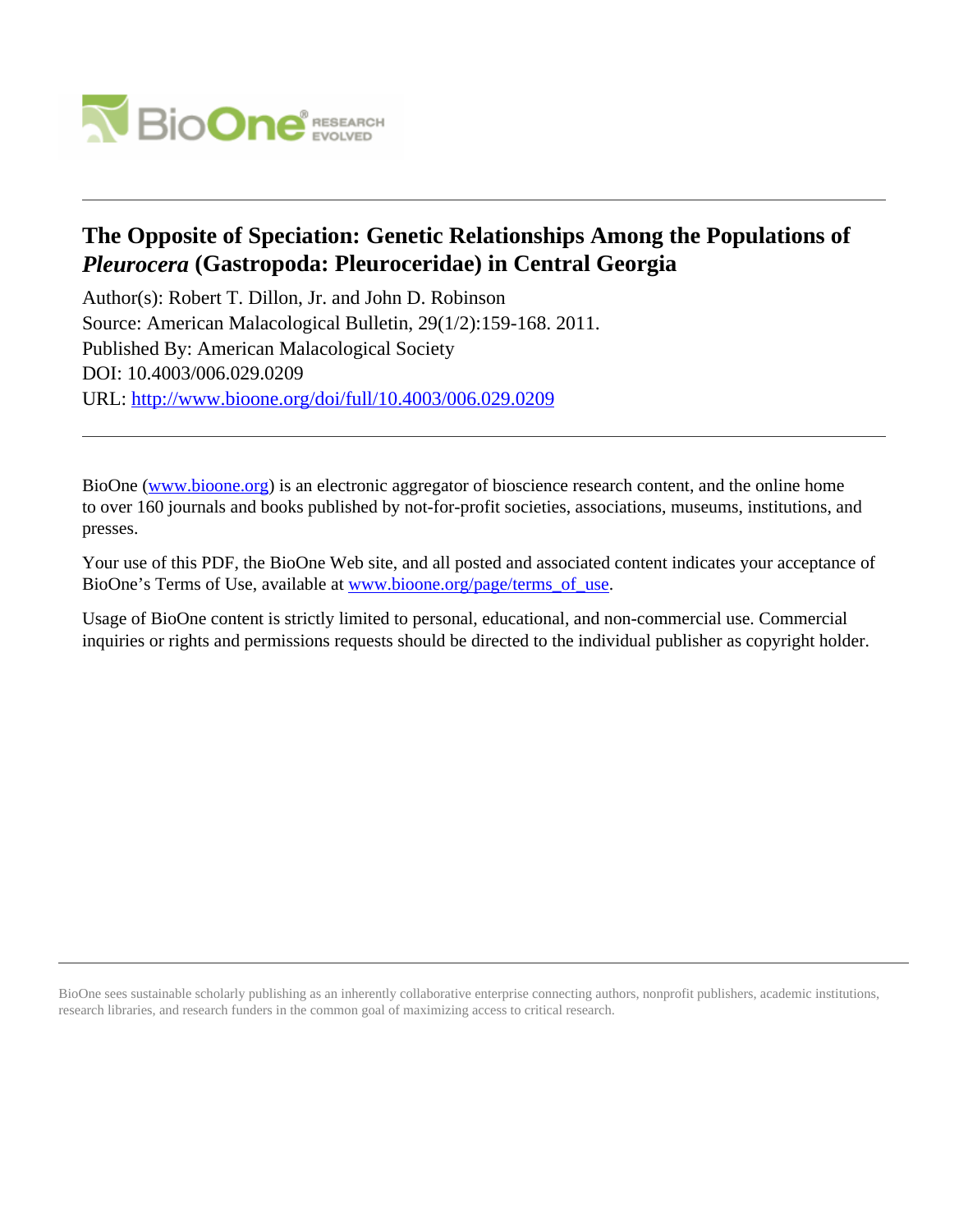## **The opposite of speciation: Genetic relationships among the populations of** *Pleurocera* **(Gastropoda: Pleuroceridae) in central Georgia\***

## **Robert T. Dillon, Jr. and John D. Robinson**

Department of Biology, College of Charleston, Charleston, South Carolina 29424, U.S.A. Correspondence, R. T. Dillon: dillonr@cofc.edu

**Abstract:** The ranges of *Pleurocera* (formerly *Goniobasis* or *Elimia*) *catenaria* (Say, 1822) and *P. proxima* (Say, 1825) extend from Virginia south through the Carolinas into the piedmont and upper coastal plain of Georgia, where they intersect with populations of *P. floridensis* (Reeve, 1860). In contrast to the situation in surrounding states, however, Georgia populations of *P. catenaria* have been taxonomically subdivided and re-described under at least ten specific nomina, over a complex monographic history extending 150 years. To see if this increased nomenclatural diversity might signal higher levels of population divergence, we compared gene frequencies at 11 polymorphic allozyme-encoding loci among eight populations of *P. catenaria* and three populations of *P. floridensis* sampled from central Georgia region to three populations of *P. proxima*, which have never been taxonomically subdivided. Genetic variation was moderate within our 14 populations and high among them, as has been reported in many prior surveys of pleurocerid allozyme divergence conducted elsewhere. The pairwise genetic distances demonstrated among our populations of *P. catenaria* from Georgia were lower than those observed among control *P. proxima* populations, or among a comparable sample of *P. catenaria* populations from the Carolinas previously published. Central Georgia does not appear to be a region of pleurocerid endemicity, but rather of faunal suturing, the proliferation of specific nomina attributable to qualitatively higher levels of shell morphological variation, possibly ecophenotypic in origin. Junior synonyms of *P. catenaria* include *albanyensis, boykiniana, caelatura, darwini, mutabilis, postelli, suturalis* and *viennaensis*. Junior synonyms of *P. fl oridensis* include *inclinans, induta, exul, and nymphaea*. The Goodrich nomen *timidus* is retained as a subspecies of *P. floridensis* (new combination). We suggest that faunas demonstrating great evolutionary stasis, such as the pleurocerid populations of central Georgia, might profitably serve as the next "laboratories of speciation."

**Key words:** freshwater snails, divergence, allozyme electrophoresis, *Goniobasis*, *Elimia*

The evolution of North American pleurocerid gastropods has been a subject of research interest for many years (*e.g*., Adams 1915, Goodrich 1935, Chambers 1978, Dillon 1989, 1991, Holznagel and Lydeard 2000, Dillon and Robinson 2009). Their wide distribution and great abundance in rivers and streams throughout the continent, together with their striking genetic and morphological diversity, have made pleurocerid populations ideal models for the study of gene flow (Dillon 1988a), natural selection (Dillon 1984, 1988b), hybridization (Bianchi *et al.* 1994), divergence (Goodrich 1922, 1936, Lydeard *et al.* 1997, Dillon and Lydeard 1998), speciation (Chambers 1980, 1982, Dillon and Ahlstedt 1997) and phenotypic plasticity (Dillon, in press). But the same attributes that today render pleurocerid populations so attractive as evolutionary models also led nineteenth-century biologists to describe hundreds of pleurocerid species throughout North America (Tryon 1873, Graf 2001), yielding great taxonomic confusion.

Recently we have reviewed diverse lines of genetic, biogeographic, and ecological evidence suggesting that pleurocerid populations inhabiting the piedmont and Blue Ridge provinces of the southern Appalachians may be extremely old—perhaps dating to the Appalachian orogeny 300 mybp (Dillon and Robinson 2009). We have reported double-digit mtDNA sequence variation both within and among three sets of conspecific pleurocerid populations, correlated neither with simple overland distance, nor with continental drainage patterns as the rivers currently flow.

The genus-level taxonomy we employed in our 2009 survey has more recently been revised, the pleurocerid genera *Goniobasis* and *Elimia* being subsumed under *Pleurocera* by Dillon (in press). But the species-level taxonomy of most of the 13 populations we surveyed was uncontroversial. *Pleurocera* (formerly *Goniobasis* or *Elimia*) *proxima* (Say, 1825) is easily recognized throughout its entire five-state range (Dillon 1984), and *Pleurocera* (formerly *Goniobasis* or *Elimia*) *catenaria* (Say, 1822) is well-characterized and taxonomically stable through Virginia and the Carolinas (Dillon and Reed 2002). In Georgia, however, populations morphologically indistinguishable from *P. catenaria* have been referred to at least ten specific nomina in the modern

<sup>\*</sup> From the "Symposium on Speciation in Molluscs" presented at the meeting of the American Malacological Society on 20 July 2009 in Ithaca, New York. All manuscripts were reviewed and accepted by the Guest Editor, Dr. Warren Allmon.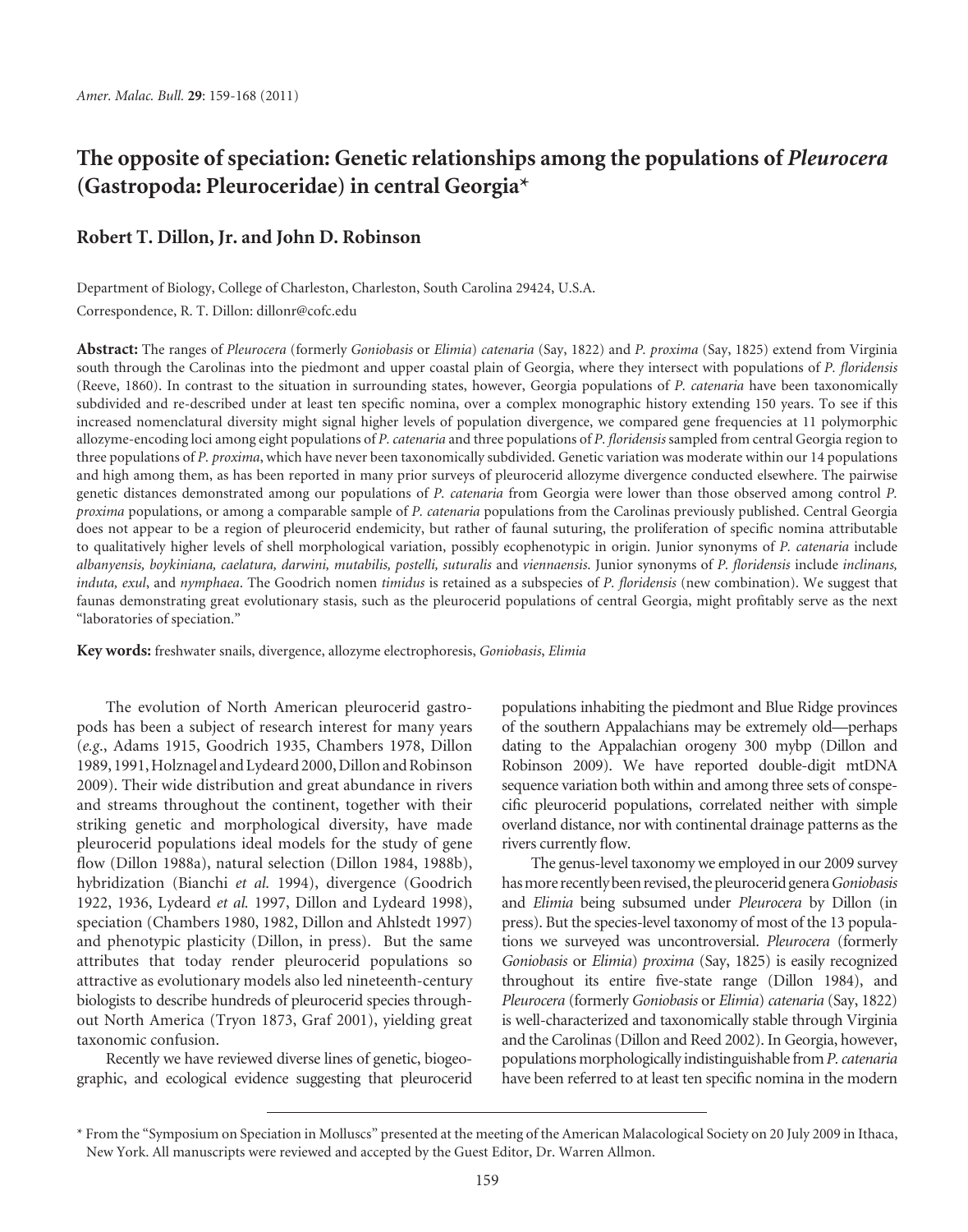literature, including *albanyensis* (Lea, 1864), *darwini* (Mihalcik and Thompson, 2002), *mutabilis* (Lea, 1862), *postelli* (Lea, 1858), *suturalis* (Haldeman, 1840), *timidus* (Goodrich, 1942), and *viennaensis* (Lea, 1862). The two populations of *P. catenaria* we sampled in 2009 from the Georgia piedmont have, in recent publications, been identified as *Goniobasis* (or *Elimia*) *boykiniana* (Lea, 1840), *caelatura* (Conrad, 1849), or *lecontiana* (Lea, 1841). Further taxonomic complication is added by populations of *Pleurocera* (formerly *Goniobasis* or *Elimia*) *fl oridensis* (Reeve, 1860), a biologically distinct species ranging into Georgia from the south, sometimes nearly indistinguishable from *P. catenaria* (Chambers 1978). The purpose of the present research is to determine whether the great nominal diversity that has been attributed to the *Pleurocera* populations of central Georgia reflects *bona fide* genetic divergence, or whether such secondary factors as ecophenotypic plasticity of shell or taxonomic artifact may be responsible.

Through extensive application over 30 years, the technique of allozyme electrophoresis has proven to be a valuable tool both for quantifying genetic diversity, as well as for resolving the specific status of problematic pleurocerid populations. Levels of divergence are best understood in *Pleurocera proxima*, from which dozens of populations have been studied in four states, with calibration against breeding data (Dillon 1986, 1988b) and mitochondrial sequence divergence (Dillon and Frankis 2004). In the present survey we compare levels of divergence at allozyme-encoding loci among populations of *P. proxima* and *P. catenaria* from the Carolinas, whose conspecific status is uncontroversial, to the levels of divergence in a larger sample of Georgia *Pleurocera* populations variously identified under nine specific nomina, whose true status as biological species is far from clear.

#### **MATERIALS AND METHODS**

We sampled 11 populations of *Pleurocera* from ten rivers and streams in central Georgia, selected to represent the taxonomic diversity, geographic range, and morphological variability of the genus in the region. We also sampled three control populations from adjacent states: *P. proxima* and *P. catenaria* from South Carolina, and *P. floridensis* from Florida. The locations of these 14 populations are shown (Fig. 1), and detailed locality data are given in Appendix 1, along with sample sizes and notes regarding the specific identifications that have been accorded these populations by previous investigators. Sample sizes were in almost all cases greater than 30, but smaller for the populations previously sampled by Dillon and Reed (2002): **Prx1** (*N* = 5), **Catn** (*N* = 5), and **Mut**  $(N = 22)$ . These three smaller data sets were combined with our 2002 data (*N* = 29, 38, and 40, respectively) before analysis. Voucher specimens have been deposited in the Academy of Natural Sciences of Philadelphia.



**Figure 1.** Map showing sample sites in Georgia and adjacent states (see Appendix 1 for a key to site names and detailed locality data). Major rivers are (1) Chattahoochee, (2) Flint, (3) Withlacoochee/ Suwanee, (4) Ocmulgee, (5) Oconee, (6) Altamaha, (7) Ogeechee, and (8) Savannah. The Atlanta metropolitan area is indicated with a dashed circle.

Animals were returned alive to the laboratory, where they were cracked and frozen in tris tissue buffer until electrophoretic analysis. Our techniques and apparatus for horizontal starch gel electrophoretic resolution of allozyme variation in homogenates of molluscan tissues were detailed by Dillon (1992), along with recipes for all buffers and stains employed here. The Tris Cit 6 buffer (buffer XIII of Shaw and Prasad 1970) was used to resolve 6-phosphogluconate dehydrogenase (6PGD), glucose-phosphate isomerase (GPI), and isocitrate dehydrogenase (two loci, the cathodal IDHF and the anodal IDHS). A Poulik (1957) discontinuous buffer system was employed for phosphoglucomutase (PGM—the strong, fast locus only), sorbitol dehydrogenase (SDH), and octopine dehydrogenase (OPDH). The TEB8 buffer system (buffer III of Shaw and Prasad 1970) was used to analyze xanthine dehydrogenase (XDH), mannose phosphate isomerase (MPI), and PGM, the single locus resolved being identical with the strong fast locus resolved using the Poulik buffer. A TEB9.1 buffer (Dillon and Davis 1980) was used for octanol dehydrogenase (OLDH), esterases (EST1—the strong, slow locus only), and XDH (a second time).

Mendelian inheritance of allozyme phenotype has been confirmed for GPI, OPDH, and EST1 by Dillon (1986) and for 6PGD by Chambers (1980). Putative allelic designations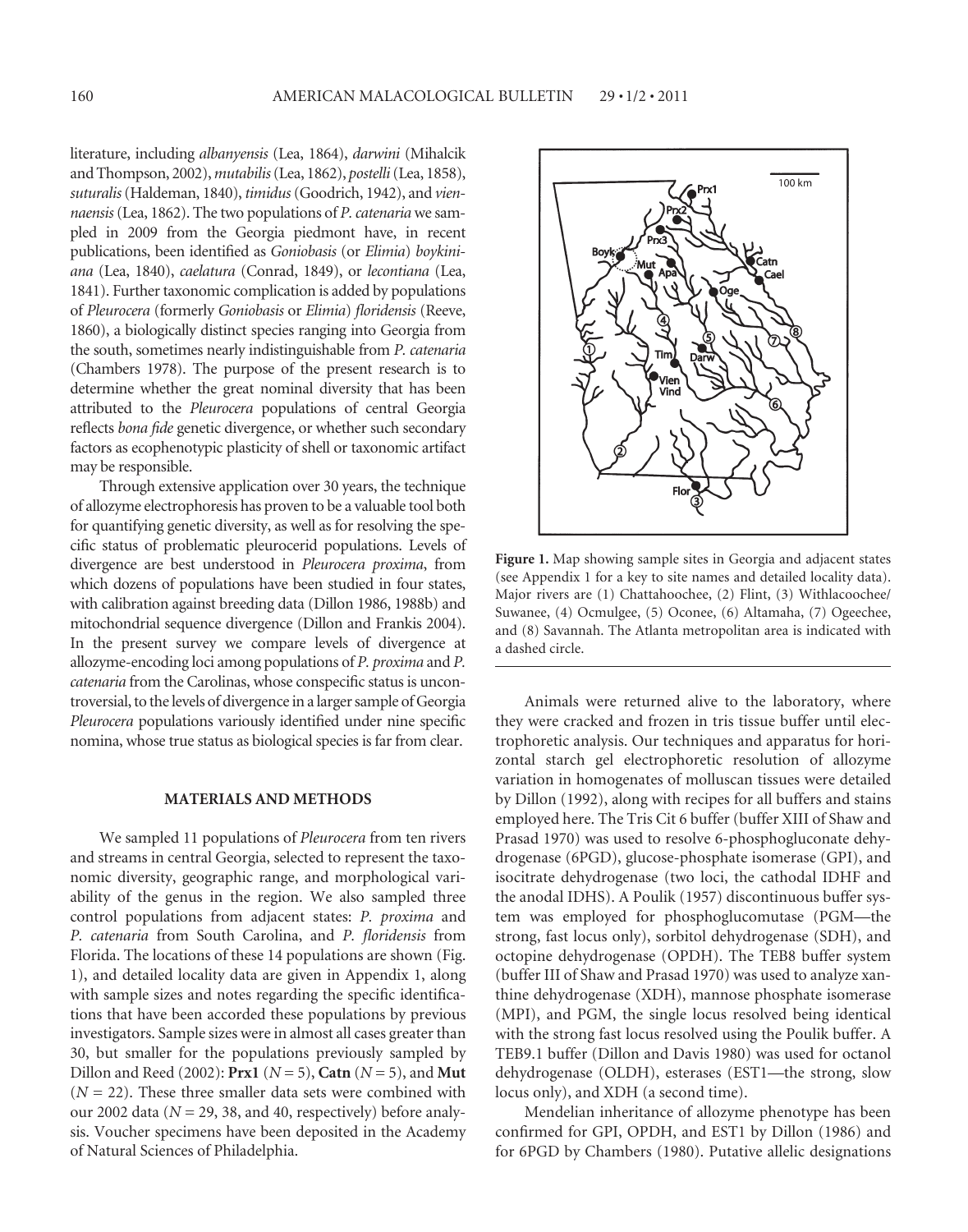for each zone of allozyme activity were assigned using the system of Dillon and Reed (2002), setting the shared populations as standards. For example, since Dillon and Reed designated the OPDH allele for which population **Prx1** was fixed as "106," the new OPDH allele discovered in population **Tim**, with a gene product migrating 4 mm faster than that of OPDH106 in our standard conditions, was named "OPDH110."

Gene frequencies and mean direct-count heterozygosities (the unbiased estimate of Nei 1978) were calculated using Biosys version 1.7 (Swofford and Selander 1981). Because large numbers of alleles were resolved at some loci, our sample sizes dictated that genotypes be pooled into three classes before testing for Hardy-Weinberg equilibrium: homozygotes for the most common allele, common/rare heterozygotes, and rare homozygotes together with other heterozygotes. Yates-corrected chi-square statistics were then employed for this purpose. We calculated matrices of Nei's (1978) unbiased genetic identities and distances, as well as Cavalli-Sforza and Edwards (1967) chord distance. As distances of the latter type are Pythagorean in Euclidean space, they were used as the basis for the construction of a neighbor-joining tree using Phylip v3.65 program NEIGHBOR (Felsenstein 2004).

An *N* × *N* symmetric matrix contains only *N* - 1 statistically independent entries, carefully chosen. So as a measure of genetic divergence within the Georgia populations of *Pleurocera catenaria*, we used their symmetric matrix of Nei's unbiased genetic distances to construct a minimum spanning network with the method of Prim (1957). We also extracted *N* - 1 independent segments from the symmetric matrices of genetic distances among the 7 populations of *P. catenaria* sampled from the Carolinas by Dillon and Reed (2002), and among the 6 populations of *P. proxima* sampled in the two studies combined (three unique from 2002, two unique from the present study, one shared). Then we used Mann-Whitney *U* statistics to test the one-tailed hypothesis that the genetic divergence among Georgia populations of *P. catenaria* might be greater than either the Carolina populations of *P. catenaria*, or the *P. proxima* populations sampled from across the three states combined.

#### **RESULTS**

Typical shells sampled from our control populations of *Pleurocera proxima*, *P. catenaria*, and *P. fl oridensis* have been figured previously (Chambers 1980, Dillon and Reed 2002). Our fresh samples from central Georgia displayed striking shell morphological variation, especially with regard to strength of shell sculpture (Fig. 2). Costation and carination demonstrated great variability both within and among populations, and did not suggest to us any taxonomic significance. We were impressed, however, by the systematic slenderness



**Figure 2.** Example shells from populations **Vien**, **Darw**, **Vind**, and **Tim** (left to right). For others see Dillon and Reed (2002) and Chambers (1980, 1990).

of the shells borne by snails of populations **Vind** and **Tim**. Although the shells we sampled from most central Georgia populations of *Pleurocera* were characterized by relatively long body whorls, as demonstrated by the two specimens at the left of Fig. 2, populations **Vind** and **Tim** displayed narrower shells with body whorls shorter in proportion to total shell length.

Putative gene frequencies at the 11 allozyme-encoding loci we examined are given in Table 1, together with mean direct-count heterozygosities. Intrapopulation genetic variation was moderate in our sample of 14 *Pleurocera* populations from three states, and interpopulation divergence high, as has often been reported in surveys of pleurocerid population genetics (Dillon and Davis 1980, Dillon 1984). Of the  $11 \times 14$ = 154 loci examined, 37 were polymorphic by the 95% criterion. The lowest value of *P* returned by goodness-of-fit tests to Hardy-Weinberg expectation among any of these was  $P =$ 0.015 (PGM in population **Cael,**  $\chi^2 = 5.89$ ), which is not significant with Bonferroni correction  $(0.05/37 = 0.0014)$ . Thus our data contained no evidence that any assumption of Hardy-Weinberg equilibrium has been violated within populations.

The matrix of pairwise Nei (1978) unbiased genetic identities among populations is shown (Fig. 3), together with the results of our neighbor-joining analysis based on Cavalli-Sforza and Edwards chord distances. Seven Georgia populations clustered in a group together with our control population of *Pleurocera catenaria* from South Carolina (**Catn**), and two Georgia populations clustered with our control *P. floridensis* (**Flor**). Our three populations of *P. proxima* were depicted as central in the network, more loosely clustered than either *P. catenaria* or *P. floridensis.* 

Values of Nei's (1978) unbiased genetic distances are compared from the survey of Dillon and Reed (2002) in North Carolina and South Carolina to values obtained in the present study (Fig. 4). For this analysis population **Catn** was grouped with the 2002 Carolina data, and population **Mut**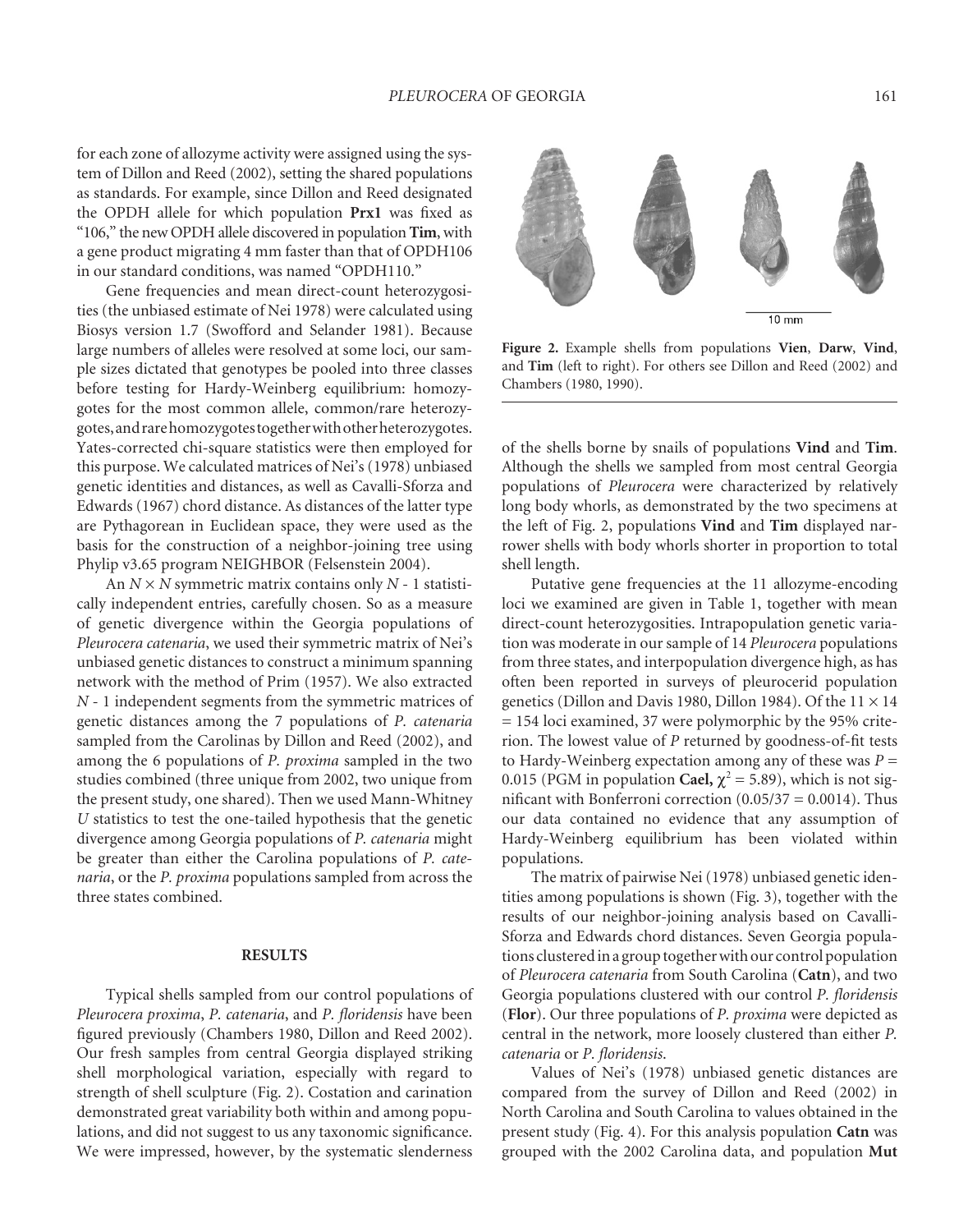**Table 1.** Gene frequencies and average (direct count) heterozygosity over eleven polymorphic enzyme loci in 14 populations of *Pleurocera* from Georgia and surrounding states.

|                         | P. floridensis |        |       | P. proxima |       |           |       | P. catenaria |       |        |        |        |        |       |
|-------------------------|----------------|--------|-------|------------|-------|-----------|-------|--------------|-------|--------|--------|--------|--------|-------|
| allele                  | Flor           | Tim    | Vind  | Prx1       | Prx2  | Prx3      | Apa   | Boyk         | Cael  | Catn   | Darw   | Mut    | Oge    | Vien  |
| GPI                     |                |        |       |            |       |           |       |              |       |        |        |        |        |       |
| $100\,$                 | .000           | .000.  | .000  | .000       | .000  | .000      | 1.000 | 1.000        | .500  | .202   | 1.000  | 1.000  | .567   | 1.000 |
| 102                     | 1.000          | 1.000  | 1.000 | 1.000      | 1.000 | 1.000     | .000  | .000         | .000  | .000   | .000   | .000   | .000   | .000  |
| 105                     | .000           | .000   | .000  | .000       | .000  | .000      | .000  | .000         | .500  | .750   | .000   | .000   | .433   | .000  |
| 110                     | .000           | .000   | .000  | .000       | .000  | .000      | .000  | .000         | .000  | $.048$ | .000   | .000   | .000   | .000  |
| MPI                     |                |        |       |            |       |           |       |              |       |        |        |        |        |       |
| 95                      | .097           | 1.000  | 1.000 | .026       | 1.000 | 1.000     | .000  | .000         | .000  | .000   | .000   | .000   | .000   | .000  |
| 98                      | .903           | .000   | .000  | .000       | .000  | .000      | .000  | .000         | .000  | .000   | .000   | .000   | .000   | .000  |
| 100                     | .000           | .000   | .000  | .974       | .000  | .000      | 1.000 | 1.000        | 1.000 | 1.000  | 1.000  | 1.000  | 1.000  | 1.000 |
| 6PGD                    |                |        |       |            |       |           |       |              |       |        |        |        |        |       |
| 100                     | .000           | 1.000  | 1.000 | .897       | 1.000 | .967      | .973  | .597         | .935  | 1.000  | 1.000  | .515   | 1.000  | 1.000 |
| 103                     | .258           | .000   | .000  | .000       | .000  | .033      | .000  | .000         | .000  | .000   | .000   | .000   | .000   | .000  |
| 105                     | .000           | .000   | .000  | .103       | .000  | .000      | .027  | .403         | .065  | .000   | .000   | .394   | .000   | .000  |
| 107                     | .742           | .000   | .000  | .000       | .000  | .000      | .000  | .000         | .000  | .000   | .000   | .000   | .000   | .000  |
| 110<br>EST1             | .000           | .000   | .000  | .000       | .000  | .000      | .000  | .000         | .000  | .000   | .000   | .091   | .000   | .000  |
| 100                     | 1.000          | 1.000  | 1.000 | .218       | 1.000 | 1.000     | .000  | .000         | .000  | .000   | .000   | .000   | .000   | .000  |
| 103                     | .000           | .000   | .000  | .769       | .000  | .000      | .886  | .532         | 1.000 | .814   | 1.000  | .581   | 1.000  | .897  |
| 106                     | .000           | .000   | .000  | .013       | .000  | .000      | .000  | .000         | .000  | .186   | .000   | .008   | .000   | .000  |
| 107                     | .000           | .000   | .000  | .000       | .000  | .000      | .114  | .468         | .000  | .000   | .000   | .411   | .000   | .103  |
| OPDH                    |                |        |       |            |       |           |       |              |       |        |        |        |        |       |
| 105                     | .000           | .000   | .000  | .000       | .000  | .000      | .000  | .000         | .000  | .000   | .000   | .000   | .000   | .000  |
| 106                     | .000           | .000   | .000  | 1.000      | .000  | .000      | .000  | .000         | .000  | .000   | .000   | .000   | .000   | .000  |
| 110                     | .000           | 1.000  | 1.000 | .000       | .000  | .000      | .000  | .000         | .000  | .000   | .000   | .000   | .000   | .000  |
| 111                     | .000           | .000   | .000  | .000       | 1.000 | 1.000     | .203  | .677         | .000  | .105   | .000   | .457   | .821   | .000  |
| 114                     | .000           | .000   | .000  | .000       | .000  | .000      | .797  | .290         | .983  | .895   | .839   | .543   | .054   | .015  |
| 118                     | 1.000          | .000   | .000  | .000       | .000  | .000      | .000  | .032         | .017  | .000   | .161   | .000   | .125   | .985  |
| <b>IDHF</b>             |                |        |       |            |       |           |       |              |       |        |        |        |        |       |
| 97                      | .000           | .000   | .000  | .000       | .000  | .000      | .000  | .032         | .000  | .000   | .177   | .000   | .000   | .000  |
| 100                     | 1.000          | 1.000  | .989  | 1.000      | 1.000 | .800      | .000  | .000         | .000  | .000   | .000   | .000   | .000   | .000  |
| 105                     | .000           | .000   | .011  | .000       | .000  | .000      | 1.000 | .968         | .952  | 1.000  | .823   | 1.000  | 1.000  | 1.000 |
| 108                     | .000           | .000   | .000  | .000       | .000  | .000      | .000  | .000         | .048  | .000   | .000   | .000   | .000   | .000  |
| 110                     | .000           | .000   | .000  | .000       | .000  | .200      | .000  | .000         | .000  | .000   | .000   | .000   | .000   | .000  |
| $\mathop{\mathrm{PGM}}$ |                |        |       |            |       |           |       |              |       |        |        |        |        |       |
| 104                     | .000           | .000   | .076  | .000       | .097  | .000      | .014  | .371         | .371  | .500   | .550   | .000   | .069   | .029  |
| 102                     | .984           | .968   | .924  | .000       | .903  | 1.000     | .986  | .274         | .500  | .500   | .450   | .625   | .741   | .971  |
| 100                     | .016           | .032   | .000  | .900       | .000  | .000      | .000  | .355         | .129  | .000   | .000   | .275   | .190   | .000  |
| 98                      | .000           | .000   | .000  | .100       | .000  | .000      | .000  | .000         | .000  | .000   | .000   | $.100$ | .000   | .000  |
| <b>IDHS</b>             |                |        |       |            |       |           |       |              |       |        |        |        |        |       |
| 100                     | $.000$         | $.000$ | .000  | 1.000      | 1.000 | $1.000\,$ | .000  | $.000$       | .000. | $.000$ | $.000$ | $.000$ | $.000$ | .000  |
| 102                     | 1.000          | 1.000  | 1.000 | .000       | .000  | .000      | .000  | .000         | .016  | .000   | .000   | .000   | .000   | .000  |
| 104                     | .000           | .000   | .000  | .000       | .000  | .000      | 1.000 | 1.000        | .984  | 1.000  | 1.000  | 1.000  | 1.000  | 1.000 |
| OLDH                    |                |        |       |            |       |           |       |              |       |        |        |        |        |       |
| $100\,$                 | 1.000          | 1.000  | 1.000 | 1.000      | 1.000 | 1.000     | 1.000 | 1.000        | .968  | 1.000  | 1.000  | .977   | 1.000  | .265  |
| 104                     | .000           | .000   | .000  | .000       | .000  | .000      | .000  | .000         | .032  | .000   | .000   | .023   | .000   | .735  |
| SDH                     |                |        |       |            |       |           |       |              |       |        |        |        |        |       |
| $100\,$                 | .000           | .000   | .000  | 1.000      | 1.000 | 1.000     | 1.000 | 1.000        | 1.000 | 1.000  | 1.000  | 1.000  | 1.000  | 1.000 |
| 104                     | 1.000          | 1.000  | 1.000 | .000       | .000  | .000      | .000  | .000         | .000  | .000   | .000   | .000   | .000   | .000  |
| <b>XDH</b>              |                |        |       |            |       |           |       |              |       |        |        |        |        |       |
| 97                      | 1.000          | 1.000  | 1.000 | 1.000      | .000  | .917      | .392  | .048         | .000  | .000   | .000   | .508   | .683   | .000  |
| 98                      | .000           | .000   | .000  | .000       | 1.000 | .083      | .608  | .952         | 1.000 | 1.000  | 1.000  | .492   | .317   | 1.000 |
| Het                     | 0.050          | 0.006  | 0.016 | 0.069      | 0.018 | 0.052     | 0.102 | 0.211        | 0.150 | 0.099  | 0.113  | 0.198  | 0.146  | 0.053 |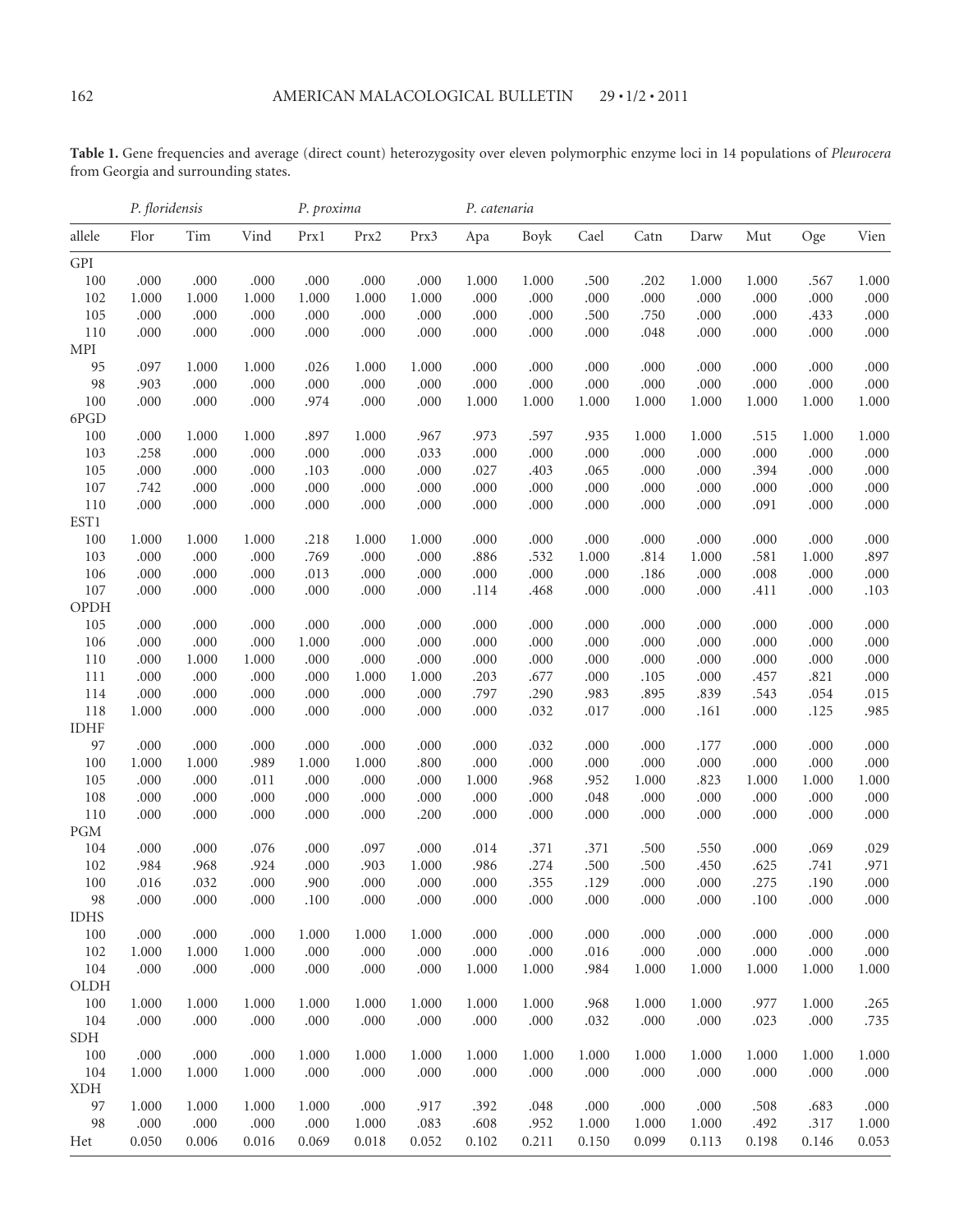

Figure 3. Nei's (1978) unbiased genetic identities among 14 populations of *Pleurocera* are shown below the diagonal, with conspecific comparisons shaded. Above the diagonal is the neighbor-joining network based on Cavalli-Sforza and Edwards (1967) chord distances. Control populations are designated (c): *P. floridensis* (Flor), *P. proxima* (Prx1), and *P. catenaria* (Catn).

with the Georgia. Then the central tendency of the 21 pairwise comparisons among the seven *Pleurocera catenaria* populations sampled from Georgia (median = 0.125, range 0.032 - 0.219) was slightly lower than the sample of 21 pairwise comparisons among the seven *P. catenaria* sampled from the Carolinas (median =  $0.131$ , range  $0.000 - 0.330$ ), and much below the 15 comparisons among populations of *P. proxima* (median = 0.273, range 0.091 - 0.619). Our Mann-Whitney *U*-statistic testing for a difference between the  $N - 1 = 6$  segments of the Prim network extracted from the Georgia matrix and the  $N - 1 = 6$  segments from the Carolinas was  $U = 20$ , not significant. Our Mann-Whitney test for a difference in central tendency between the 6 Georgia *P. catenaria* comparisons and the  $N - 1 = 5$  comparisons of *P. proxima* populations yielded  $U = 3$ , a very significant value in the direction opposite of our prediction. Thus there is no evidence that Georgia populations of *P. catenaria* are more genetically variable than pleurocerid populations sampled from similar areas.

## **DISCUSSION**

There is some evidence of a geographic component to the divergence shown among the eight populations identified as *Pleurocera catenaria* in Fig. 3, as has been documented previously for *P. proxima* by Dillon (1984). The population most geographically removed (**Vien**) was also the most genetically divergent of the *catenaria* samples, and the pair of populations collected nearest each other (**Catn** and **Cael**) showed the highest genetic identity  $(I = 0.99)$ . The group of **Boyk**, **Mut**, and **Apa** was also both geographically close and genetically similar. It is interesting to note that the *catenaria* population designated "Yel" by Dillon and Reed was both the most genetically distinctive and the most geographically removed of the eight populations surveyed in 2002. In the present survey, where that same *catenaria* population was renamed **Mut** and its geographic position rendered internal rather than peripheral, its genetic distinctiveness disappeared.

Our results do not, however, support the hypothesis of endemicity by drainage advanced by previous authors (Mihalcik and Thompson 2002). The divergence among the seven Georgia populations we identify here as *Pleurocera catenaria* is not greater than a sample of seven *P. catenaria* from the Carolinas, despite the fact that both sets of populations were drawn from areas of comparable geographic extent, and significantly less than a sample of six populations of *P. proxima* (Fig. 4).

The first modern review of the Georgia Pleuroceridae was offered by Goodrich (1942), who preferred the generic nomen "*Goniobasis*." He recognized two species in Georgia Atlantic drainages, *Goniobasis catenaria postelli* (Lea, 1858) and *G. mutabilis timidus* (newly described by him),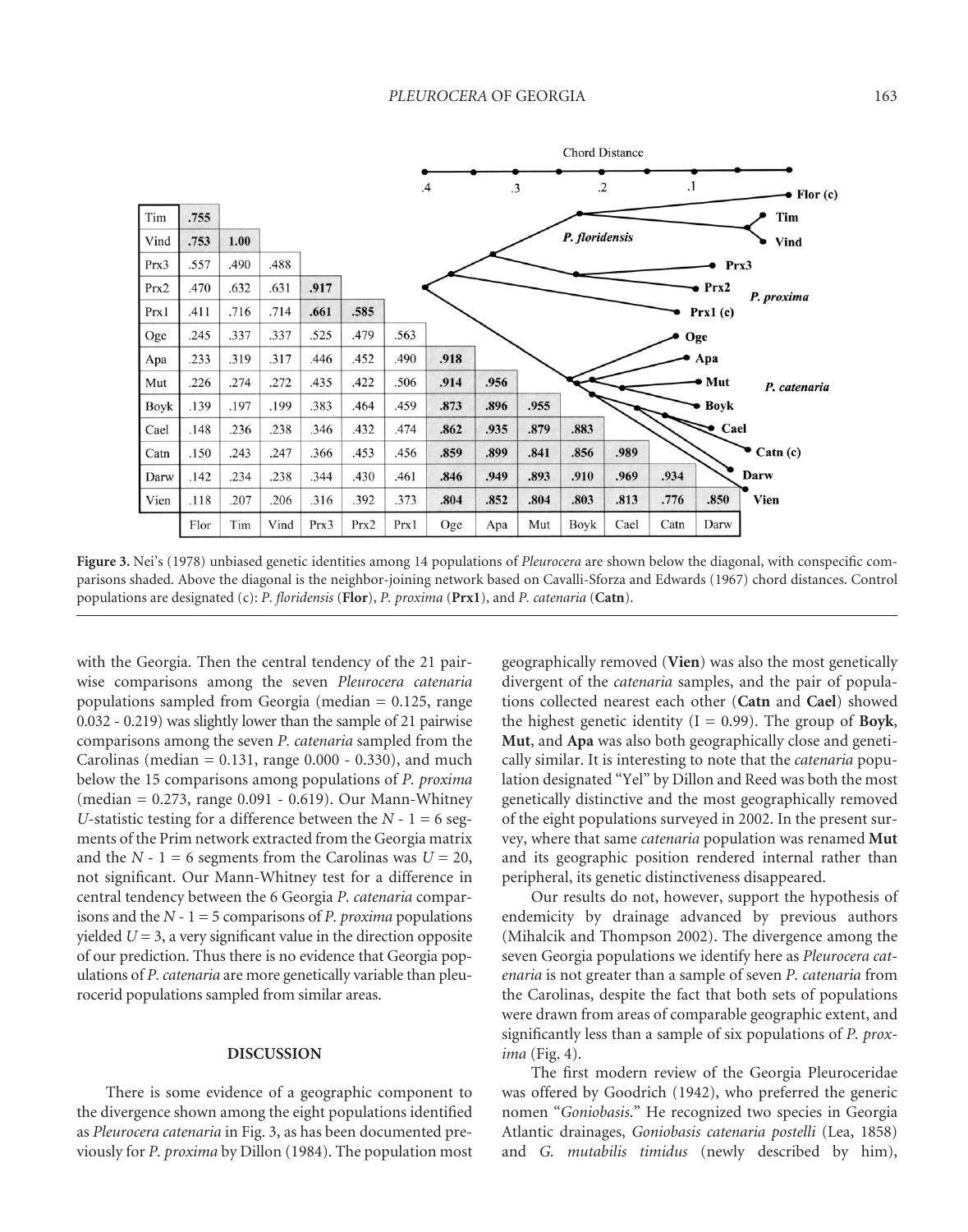

**Figure 4.** Nei's (1978) genetic distances among all Georgia pairs of *Pleurocera catenaria* from the present study (21 comparisons), *P. catenaria* from the Dillon and Reed (2002) survey of NC/SC (21 comparisons), and *P. proxima* from the 2002 study and the present study combined (15 comparisons). Boxes show medians and quartiles, dashed lines show ranges, and the individual data plotted are the *N* - 1 segments of the minimum-spanning network.

incorrectly assuming that the range of *G. proxima* extended no further south than the Carolinas. From the Gulf drainages of western Georgia Goodrich recognized seven taxa: *G. catenaria inclinans* (Lea, 1862), *G. catenaria cancellata* (Say, 1829, of which he considered *fl oridensis* a synonym), *G. boykiniana viennaensis* (Lea, 1862), *G. boykiniana albanyensis* (Lea, 1864), *G. mutabilis* (s.s., Lea, 1862), *G. induta* (Lea, 1862), and *G. curvicostata* (Reeve, 1861). *Goniobasis curvicostata* is a wellcharacterized species, primarily Floridian in its distribution, not treated in the present work.

Clench and Turner (1956) devoted substantial attention to the Georgia Pleuroceridae in their survey of the freshwater molluscan fauna of American Gulf drainages, recognizing six species: *boykinana* (s.s., Lea, 1840) and *catenoides* (Lea, 1842, extinct), as well as *albanyensis*, *floridensis*, *viennaensis* and *curvicostata*. The dissertation of Krieger (1977) focused on the Atlantic populations of Georgia, nominally *G. postelli*, *G. boykiniana viennaensis*, and *G. suturalis* (Haldeman, 1840). Chambers (1990) simplified the taxonomy of the pleurocerids inhabiting Georgia's Gulf drainages substantially, preferring *Elimia* over *Goniobasis*. He synonymized *inclinans* under

*Elimia fl oridensis*, *albanyensis* under *E. boykiniana*, and *viennaensis* and *induta* under *E. curvicostata*. Chambers also noted the similarity of *E. boykiniana* from Georgia Gulf drainages to *E. catenaria* populations inhabiting Atlantic drainages of the Carolinas, admitting the possibility that the former might ultimately prove a junior synonym of the latter.

Most recently, Mihalcik and Thompson (2002) have recognized 12 nominal pleurocerid species from central Georgia, with no overlap between the Atlantic and Gulf faunas. From Atlantic drainages they listed *Elimia mutabilis* and *E. timida timida*, as well as *E. caelatura* (Conrad, 1849) and three newly-described taxa: *E. timida exul*, *E. timida nymphaea*, and *E. darwini*. From Gulf drainages they recognized *E. boykiniana, E. fl oridana, E. induta, E. albanyensis, E. viennaensis,* and *E. curvicostata*.

No worker since Goodrich (1942) has proposed that any similarity might exist between the virtually indistinguishable pleurocerid populations of the Gulf and Atlantic drainages of central Georgia, or even between Georgia and South Carolina immediately to the east. But against the apparently ancient evolutionary history of the fauna, the presumption of narrow endemism is difficult to rationalize. Approximately 20 km of low hills separate the main Chattahoochee River (draining toward the Gulf) and tributaries of the upper Ocmulgee River (draining toward the Atlantic) in the vicinity of Atlanta (Fig. 1). Further downstream, the main Ocmulgee River and the main Flint River (draining toward the Gulf) are separated by as little as 40 km of flat topography. A more plausible model would invoke bidirectional biotic interchange or suturing of widespread species in Georgia, *P. catenaria* from the north and *P. floridensis* from the south.

Our data suggest that the following nomina variously applied to central Georgia populations of *Pleurocera* should be considered junior synonyms of *P. catenaria* (Say, 1822): *albanyensis* (Lea, 1864), *boykiniana* (Lea, 1840), *caelatura* (Conrad, 1849), *darwini* (Mihalcik and Thompson, 2002), *mutabilis* (Lea, 1862), *postelli* (Lea, 1858), *suturalis* (Hald, 1840), and *viennaensis* (Lea, 1862). In addition, the following should be considered synonyms of *P. floridensis* (Reeve, 1860): *inclinans* (Lea, 1862), *induta* (Lea, 1862), *exul* (Mihalcik and Thompson, 2002) and *nymphaea* (Mihalcik and Thompson, 2002). Much of this synonymy has previously been suggested by Goodrich (1942) or by Chambers (1990). It is interesting that *P. boykiniana* was considered a "probable synonym" of *P. catenaria* by Pilsbry as early as 1891.

Although populations **Flor**, **Vind**, and **Tim** are genetically similar, the shell morphology of the latter two populations does not match that of the former. The shells borne by snails of population **Flor** are marked with strong sculpture, showing both radial costae and spiral cords as is typical for *P. floridensis* (figured by Chambers 1980, 1990). The shells of **Vind** and **Tim** are weakly costate, largely lacking spiral cords.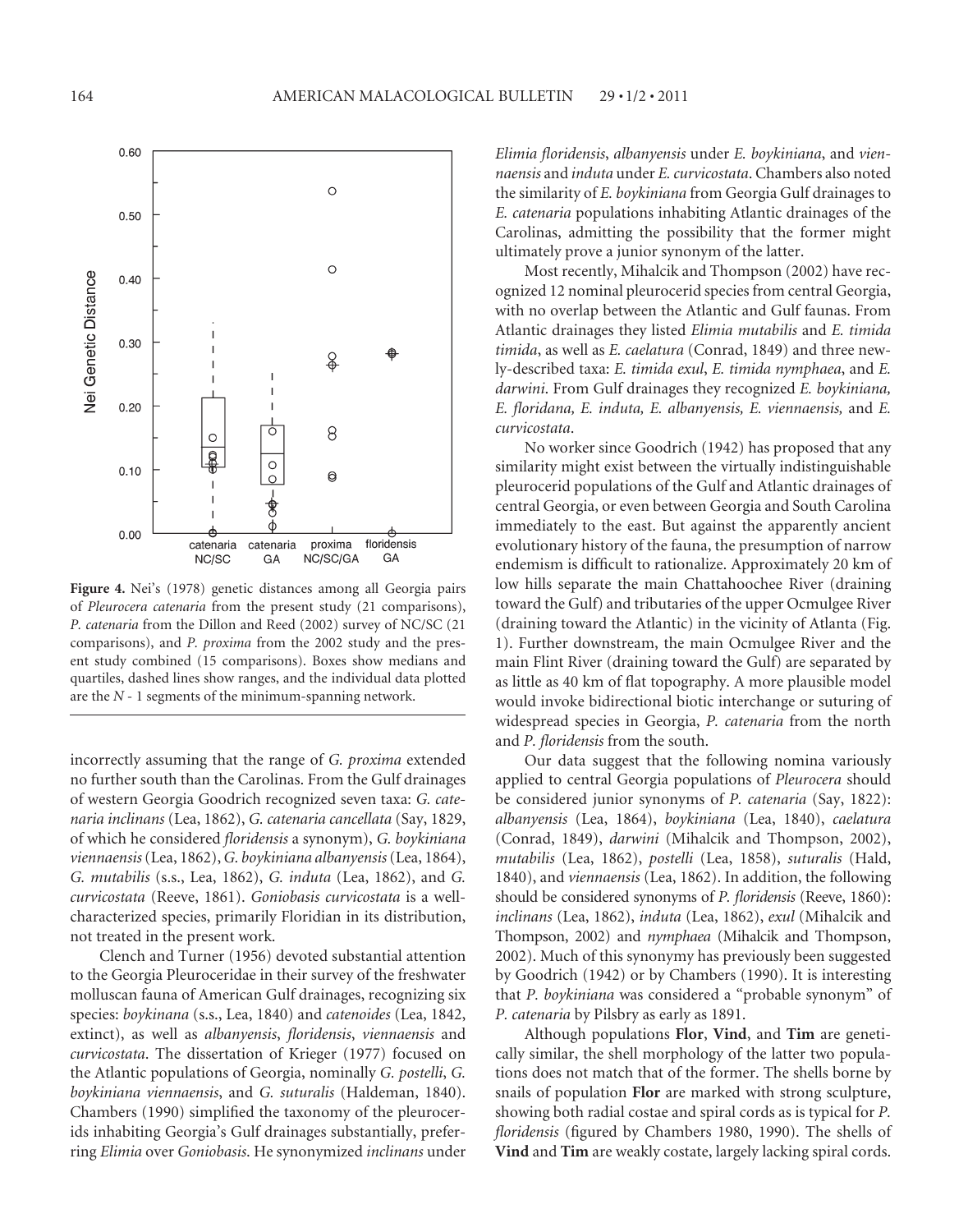This is quite reminiscent of the situation in *P. catenaria*, where typical shells sampled from the central part of the range in Georgia and the Carolinas are strongly sculptured with costae and cords (*e.g.*, population **Vien**, Fig. 2), while populations from the eastern edge of the range bear shells that are nearly smooth (figured by Dillon and Reed 2002).

The extent to which such variation in shell morphology may reflect genetic relationships is not clear. Dillon and Reed (2002) reported that the loss of sculpture in two populations of *Pleurocera catenaria* sampled from the eastern edge of the range in South Carolina appeared to be independent, and possibly due to ecophenotypic plasticity (Urabe 2000). In any case, Goodrich (1942) referred such weakly-sculptured populations to the subspecies *Goniobasis catenaria dislocata*  (Ravenel, 1834), applying the nomen *Goniobasis catenaria catenaria* to populations bearing the typical shells with strong costae and spiral cords. By analogy, we suggest that weaklysculptured populations of *P. floridensis* such as Vind and Tim should be accorded the subspecific designation *Pleurocera floridensis timidus* (new combination), reserving *P. floridensis floridensis* for populations with strong costae and spiral cords as demonstrated in population **Flor**.

The nomen *timidus*, which Goodrich (1942) originally proposed as a subspecies of *Goniobasis mutabilis*, appears to be the earliest name applied by any author to populations we here recognize as a weakly-sculptured form of *Pleurocera floridensis*. Neither Goodrich nor Mihalcik and Thompson (2002) reported *timidus* populations elsewhere beyond tributaries of the Ocmulgee River in the vicinity of Hawkinsville. Thus our inclusion of *Pleurocera* populations from Flint River tributaries (previously referred to the nomen "*induta*") in a broadened concept of *P. floridensis timidus* represents a substantial broadening of the range of this taxon.

Mihalcik and Thompson sequenced a 385 bp fragment of the mitochondrial CO1 gene amplified from 36 individuals representing 17 nominal species and subspecies of pleurocerids, obtaining 26 unique sequences. Although such data must be interpreted with care (Dillon and Frankis 2004, Dillon and Robinson 2009), the general outlines of the maximum-parsimony tree derived by Mihalcik and Thompson agree with the results of the allozyme analysis we report here. Three broad clusters emerged from their analysis, corresponding to our *P. catenaria*, our *P. fl oridensis*, and *P. curvicostata* (excluded from the present study). The *catenaria* cluster of Mihalcik and Thompson included *darwini* and *viennaensis*, and the *fl oridensis* cluster included *timida* and *induta*, as might have been predicted from the similarities of these same populations at allozyme-encoding loci.

North of Atlanta, no more than 15 km of low hills separate the upper Chattahoochee River from the Etowah River, which drains west through the Coosa River of Alabama into the Mobile Basin. The Mobile Basin is home to the greatest diversity of Pleuroceridae in North America, approx. 77 nominal species in four genera (Dillon and Lydeard 1998). Although this fauna has conventionally been considered almost entirely endemic (Lydeard and Mayden 1995), the sequence data of Dillon and Robinson (2009) confirmed that the range of *Pleurocera catenaria* extends from the Chattahoochee into the Etowah River, just as it extends from the upper Ocmulgee to the Chattahoochee (Fig. 1). The development of a better model for the origin of the Mobile Basin Pleuroceridae, recognizing its affinities both with the Atlantic fauna here untangled and with the interior fauna of the Tennessee River to its west (Dillon, in press), will be fertile ground for future inquiry.

Coyne and Orr (2004: 123) considered the phenomenon of allopatric speciation "so plausible that it hardly seems worth documenting. Given enough time, and barring extinction, any pair of geographically isolated populations is likely to evolve reproductive barriers." Against this background, the great wonder is not that there are so many species of freshwater molluscs on earth, but that there are so few. We attribute the "opposite of speciation" in the *Pleurocera* populations of central Georgia, despite apparently great antiquity and extreme geographic isolation, to stabilizing selection.

The springs and streams of the Georgia piedmont, as elsewhere throughout the southern Appalachians, are primarily fed by groundwater of relatively constant temperature and chemical composition. The pleurocerids inhabiting these environments are slow-growing, long-lived, perennial generalists, able to graze organic particles over a great range of size and quality, from living single-celled algae to entire leaves dehiscent from vascular plants (Dillon 2000). They are thus insulated to an unusual degree from climatic fluctuations and short-term global catastrophes. And changes in the longer term, such as continental drift, montane erosion, evolution of seed plants, and diversification of benthic insect competitors have been felt uniformly across the pleurocerid populations of the southern Appalachians, imposing stabilizing selection on their morphology, reproductive biology, life history, and other fitness traits, even as molecular clocks have continued to tick.

Throughout most of the history of evolutionary science, researchers have been drawn to centers of great biotic diversity as "laboratories of speciation." We suggest that the future laboratories of speciation should be centers of great evolutionary stasis, such as we describe here.

## **ACKNOWLEDGMENTS**

For assistance in the field, we thank Larry and Betty Robinson, Kelly Filer, and Tom Smith. John Wise offered excellent comments on an earlier draft of the manuscript.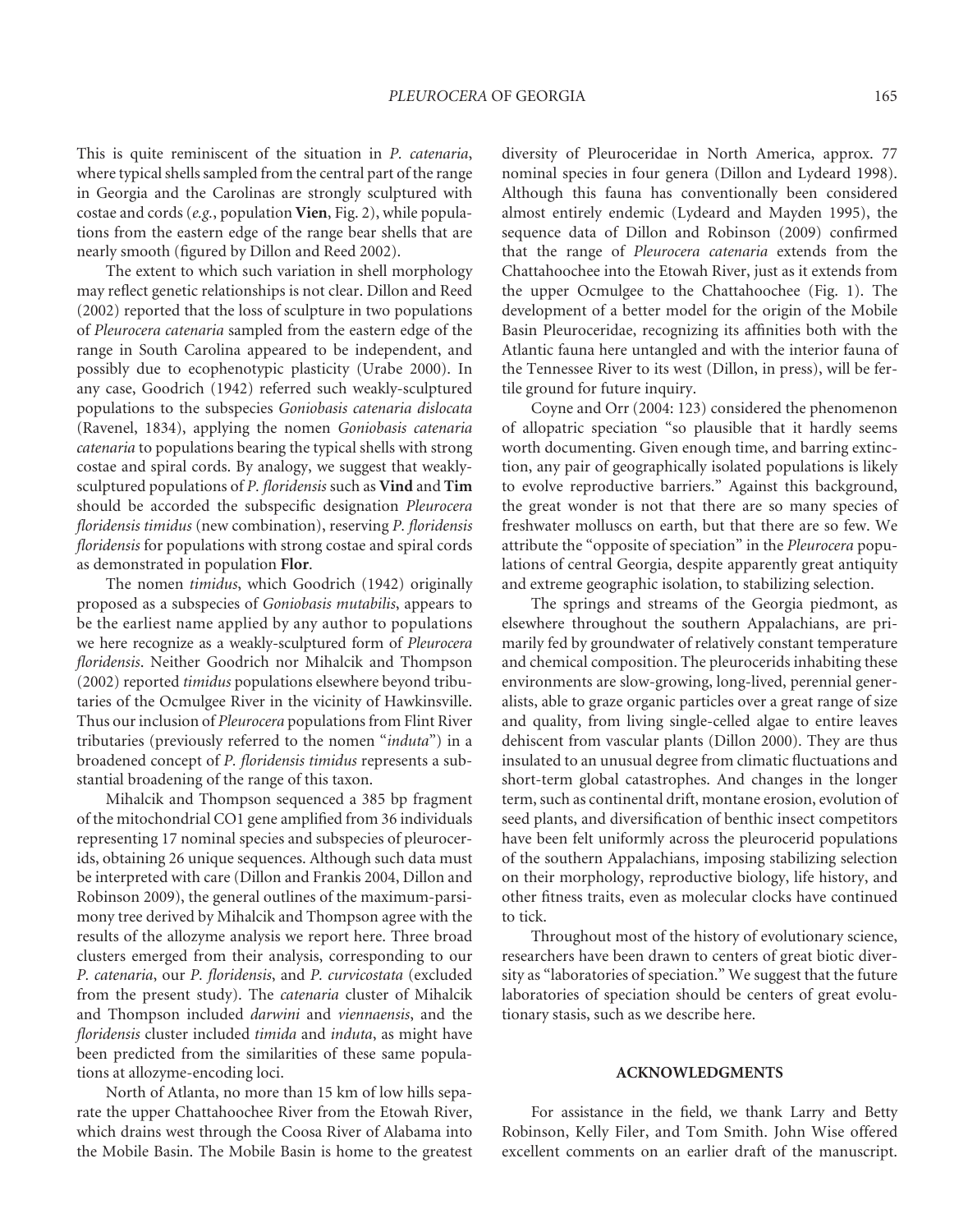This research was supported by a faculty research grant from the College of Charleston.

### **LITERATURE CITED**

- Adams, C. C. 1915. The variations and ecological distribution of the snails of the genus *Io*. *Memoirs of the National Academy of Science* **12**: 1-92.
- Bianchi, T. S., G. M. Davis, and D. Strayer. 1994. An apparent hybrid zone between freshwater gastropod species *Elimia livescens* and *E. virginica* (Gastropoda: Pleuroceridae). *American Malacological Bulletin* **11**: 73-78.
- Cavalli-Sforza, L. L. and A. W. F. Edwards. 1967. Phylogenetic analysis: Models and estimation procedures. *Evolution* **21**: 550-570.
- Chambers, S. M. 1978. An electrophoretically detected sibling species of "Goniobasis floridensis" (Mesogastropoda: Pleuroceridae). *Malacologia* **17**: 157-162.
- Chambers, S. M. 1980. Genetic divergence between populations of *Goniobasis* occupying different drainage systems. *Malacologia* **20**: 63-81.
- Chambers, S. M. 1982. Chromosomal evidence for parallel evolution of shell sculpture pattern in *Goniobasis*. *Evolution* **36**: 113-120.
- Chambers, S. M. 1990. The genus *Elimia* (*Goniobasis*) in Florida (Prosobranchia: Pleuroceridae). *Walkerana* **4**: 237-270.
- Clench, W. J. and R. D. Turner. 1956. Freshwater mollusks of Alabama, Georgia, and Florida from the Escambia to the Suwanee River. *Bulletin of the Florida State Museum* **1**: 94-239.
- Coyne, J. A. and H. A. Orr. 2004. *Speciation*. Sinauer Associates, Sunderland, Massachusetts.
- Dillon, R. T., Jr. 1984. Geographic distance, environmental difference, and divergence between isolated populations. *Systematic Zoology* **33**: 69-82.
- Dillon, R. T., Jr. 1986. Inheritance of isozyme phenotype at three loci in the freshwater snail, *Goniobasis proxima*: Mother-offspring analysis and an artificial introduction. *Biochemical Genetics* 24: 281-290.
- Dillon, R. T., Jr. 1988a. Minor human disturbance influences biochemical variation in a populaton of freshwater snails. *Biological Conservation* **43**: 137-144.
- Dillon, R. T., Jr. 1988b. Evolution from transplants between genetically distinct populations of freshwater snails. *Genetica* **76**: 111-119.
- Dillon, R. T., Jr. 1989. Karyotypic evolution in pleurocerid snails: I. Genomic DNA estimated by flow cytometry. *Malacologia* 31: 197-203.
- Dillon, R. T., Jr. 1991. Karyotypic evolution in pleurocerid snails: II. *Pleurocera*, *Goniobasis*, and *Juga*. *Malacologia* **33**: 339-344.
- Dillon, R. T., Jr. 1992. Electrophoresis IV, nuts and bolts. *World Aquaculture* **23**: 48-51.
- Dillon, R. T., Jr. 2000. *The Ecology of Freshwater Molluscs*. Cambridge University Press, Cambridge, UK.
- Dillon, R. T., Jr. In press. Robust shell phenotype is a local response to stream size in the genus Pleurocera (Rafinesque 1818). Mala*cologia*.
- Dillon, R. T., Jr. and S. A. Ahlstedt. 1997. Verification of the specific status of the endangered Anthony's river snail, *Athearnia an-*

*thonyi*, using allozyme electrophoresis. *The Nautilus* **110**: 97- 101.

- Dillon, R. T., Jr. and G. M. Davis. 1980. The *Goniobasis* of southern Virginia and northwestern North Carolina: Genetic and shell morphometric relationships. *Malacologia* **20**: 83-98.
- Dillon, R. T., Jr. and R. C. Frankis. 2004. High levels of mitochondrial DNA sequence divergence in isolated populations of the freshwater snail genus *Goniobasis*. *American Malacological Bulletin* **19**: 69-77.
- Dillon, R. T., Jr. and E. P. Keferl. 2000. A survey of the pleurocerid gastropods of South Carolina. *In:* R. A. Tankersley, D. I. Warmolts, G. T. Watters, B. J. Armitage, P. D. Johnson, and R. S. Butler, eds., *Freshwater Mollusk Symposium Proceedings*, Ohio Biological Survey, Columbus, Ohio. Pp. 153-160.
- Dillon, R. T., Jr. and C. Lydeard. 1998. Divergence among Mobile Basin populations of the pleurocerid snail genus, *Leptoxis*, estimated by allozyme electrophoresis. *Malacologia* **39**: 113-121.
- Dillon, R. T., Jr. and A. J. Reed. 2002. A survey of genetic variation at allozyme loci among *Goniobasis* populations inhabiting Atlantic drainages of the Carolinas. *Malacologia* **44**: 23-31.
- Dillon, R. T., Jr. and J. D. Robinson. 2009. The snails the dinosaurs saw: Are the pleurocerid populatons of the Older Appalachians a relict of the Paleozoic Era? *Journal of the North American Benthological Society* **28**: 1-11.
- Felsenstein, J. 2004. *PHYLIP (Phylogeny Inference Package) version 3.65*. University of Washington, Seattle: Privately distributed.
- Goodrich, C. 1922. The Anculosae of the Alabama River drainage. *Miscellaneous Publications of the Museum of Zoology, University of Michigan* **7**: 1-57.
- Goodrich, C. 1935. Studies of the gastropod family Pleuroceridae IV. *Occasional Papers of the Museum of Zoology, University of Michigan* **311**: 1-11.
- Goodrich, C. 1936. *Goniobasis* of the Coosa River, Alabama. *Miscellaneous Publications of the Museum of Zoology, University of Michigan* **31**: 1-60.
- Goodrich, C. 1942. The Pleuroceridae of the Atlantic coastal plain. *Occasional Papers of the Museum of Zoology, University of Michigan* **456**: 1-6.
- Graf, D. 2001. The cleansing of the Augean stables, or a lexicon of the nominal species of the Pleuroceridae (Gastropoda: Prosobranchia) of recent North America, north of Mexico. *Walkerana* **12**: 1-124.
- Holznagel, W. E. and C. Lydeard. 2000. A molecular phylogeny of North American Pleuroceridae (Gastropoda: Cerithioidea) based on mitochondrial 16s rDNA sequences. *Journal of Molluscan Studies* **66**: 233-257.
- Krieger, K. A. 1977. *Morphological and Electrophoretic Evidence of Population Relationships in Stream Snails of the Family Pleuroceridae (Prosobranchia).* Ph.D. Dissertation, Emory University, Atlanta.
- Lydeard, C. and R. L. Mayden. 1995. A diverse and endangered aquatic ecosystem of the southeast United States. *Conservation Biology* **9**: 800-05.
- Lydeard, C., W. E. Holznagel, J. Garner, P. Hartfield, and J. M. Pierson. 1997. A molecular phylogeny of Mobile River drainage basin pleurocerid snails (Caenogastropoda: Cerithioidea). *Molecular Phylogenetics and Evolution* **7**: 117-28.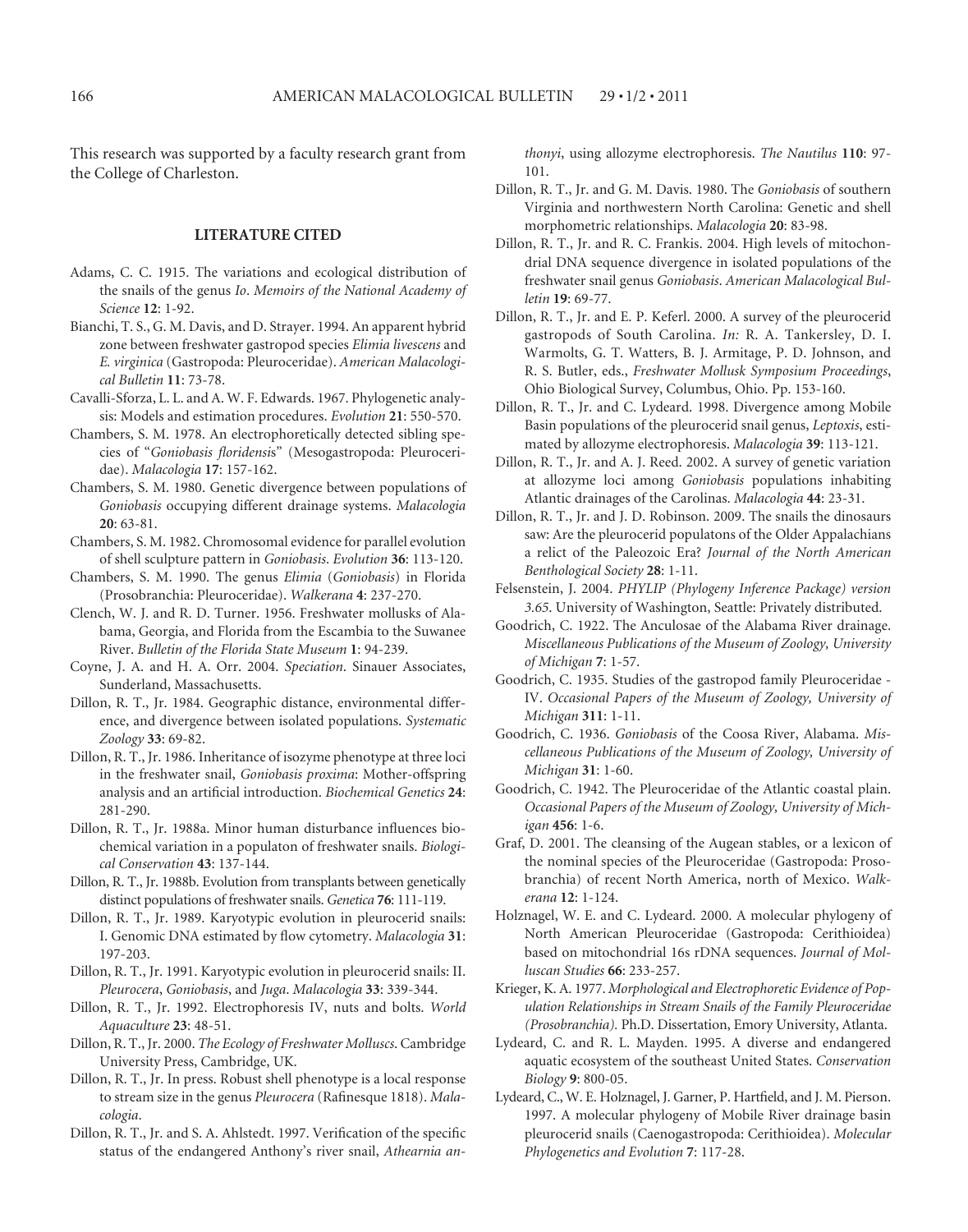- Mihalcik, E. L. and F. G. Thompson. 2002. A taxonomic revision of the freshwater snails referred to as *Elimia curvicostata*, and related species. *Walkerana* **13**: 1-108.
- Nei, M. 1978. Estimation of average heterozygosity and genetic distance from a small number of individuals. *Genetics* **89**: 583-90.
- Pilsbry, H. A. 1891. Note on *Goniobasis catenaria*. *The Nautilus* **4**: 124.
- Poulik, M. D. 1957. Starch gel electrophoresis in a discontinuous system of buffers. *Nature* **180**: 1477-1479.
- Prim, R. C. 1957. Shortest connection networks and some generalizations. *Bell System Technical Journal* **36**: 1389-1401.
- Shaw, C. R. and R. Prasad. 1970. Starch gel electrophoresis of enzymes - a compilation of recipes. *Biochemical Genetics* **4**: 297-320.
- Swofford, D. L. and R. B. Selander. 1981. BIOSYS-1: A FORTRAN program for the comprehensive analysis of electrophoretic data in population genetics and systematics. *Journal of Heredity* **72**: 281-283.
- Thompson, F. G. 2000. Appendix: Some *Elimia* from the Savannah River system. *Walkerana* **11**: 40-54.
- Tryon, G. W., Jr. 1873. *Land and Freshwater Shells of North America. Part IV, Strepomatidae*. Smithsonian Miscellaneous Collections, vol. 253, 435. Washington, D.C.
- Urabe, M. 2000. Phenotypic modulation by the substratum of shell sculpture in *Semisulcospira reiniana* (Prosobranchia: Pleuroceridae). *Journal of Molluscan Studies* **66**: 53-60.

**Submitted:** 15 September 2009; **accepted:** 21 October 2010; final revisions received: 31 January 2011